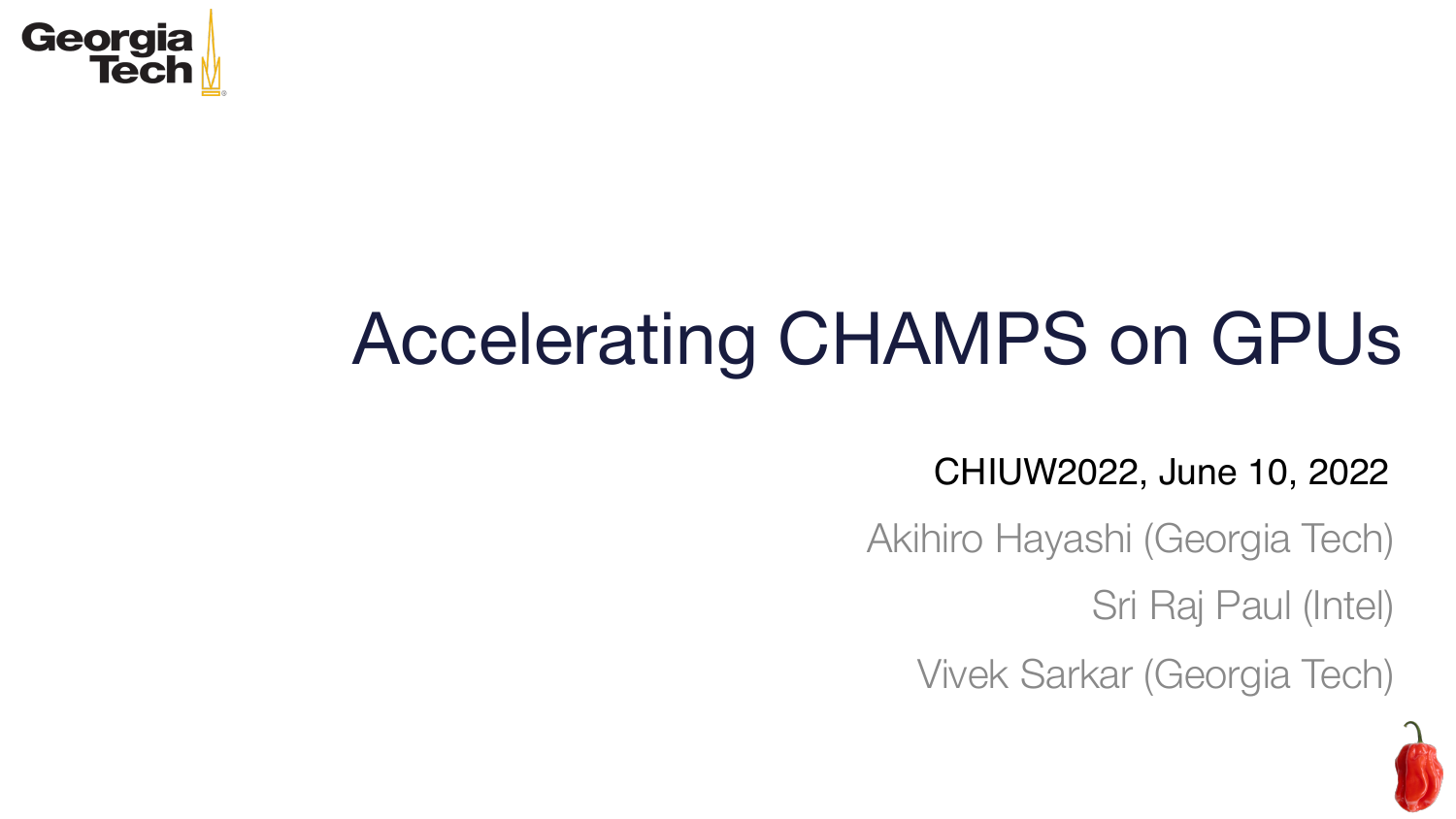### **CHAMPS**



#### Summary

Georgia **Tech** 

- § A CFD application that is originally written entirely in Chapel
	- $\checkmark$  3D unstructured finite-volume Reynolds Average Navier-Stokes (RANS) and Potential flow solver using a cell-centered discretization
- Developed at Polytechnique Montreal
- Our current focus is the potential solver
- **1. In this talk, we discuss our experience in accelerating CHAMPS on GPUs using our GPUAPI and GPUIterator**
- **2. While our CHIUW'21 talk was more about proposing the GPUAPI module and used CHAMPS as an example, this year's talk 1) dives into more details of our GPU implementation, 2) proposes an additional optimization, and**

**3) presents performance numbers on different platforms including a new platform** 

2 Matthieu Parenteau, Simon Bourgault-Cote, Frédéric Plante, Engin Kayraklioglu, and Eric Laurendeau. "Development of Parallel CFD Applications with the Chapel Programming Language" (AIAA-Scitech 2021 Forum)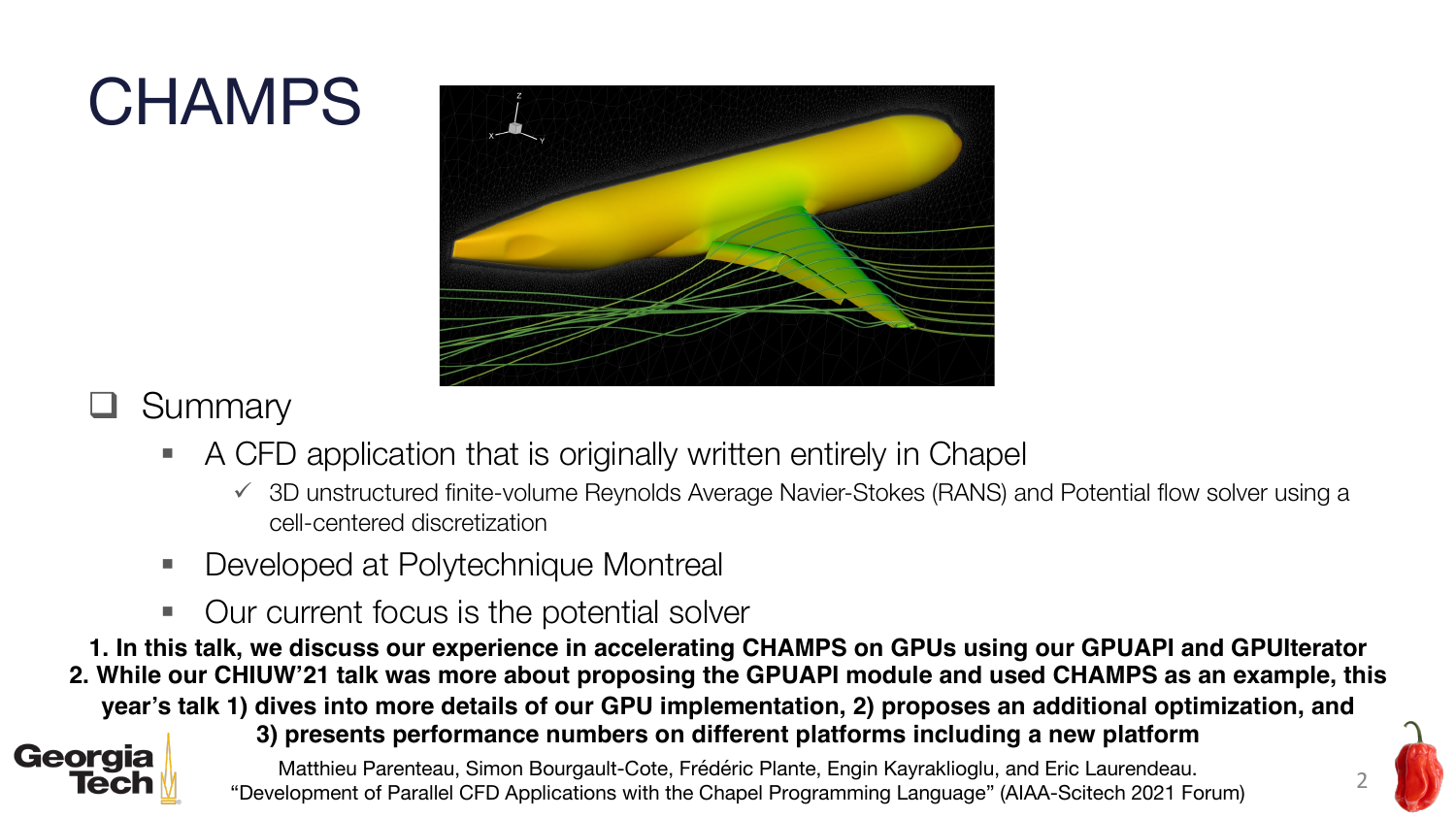## Program Structure

#### $\Box$ End-to-end flow

**Profilng**



Prepares data (Read a model file)

Constructs the LHS of the equation

Constructs the RHS of the equation

Solve the equation



Note: the profiling result is obtained on a single node of Cori (Xeon Gold 6148)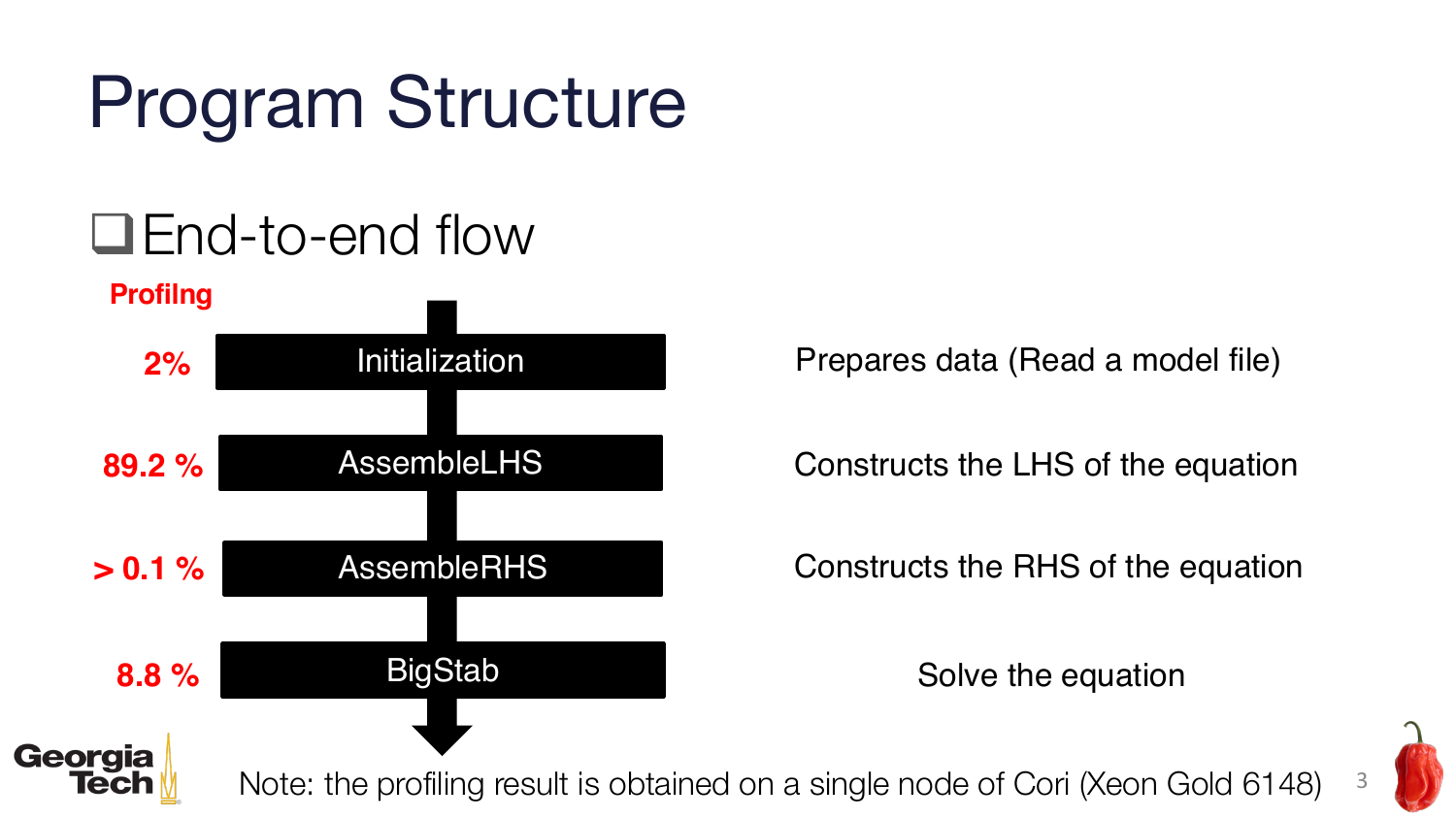## High-level summary of our GPU implementations

- **□**assembleLHS: 89.2%
	- Contains two forall loops
	- $\rightarrow$  For each parallel loop, we implemented a CUDA version and call it from Chapel using GPUIterator and GPU API modules
- $\Box$ BigStab: 8.8%
	- LAPACK's dgesv

→ We utilized a highly-optimized GPU solver (cuSOLVER and cuBLAS)



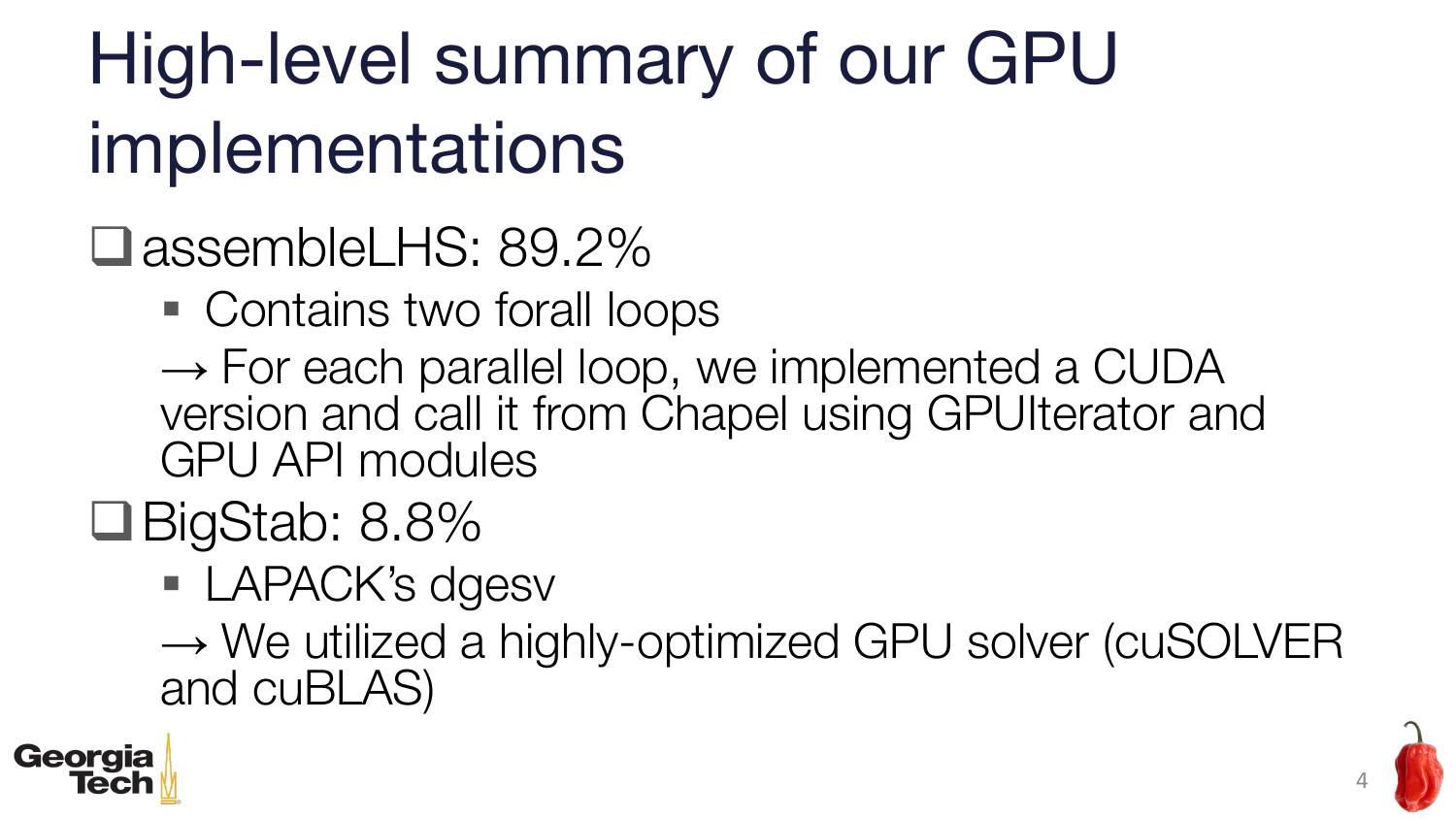# An overview of Chapel GPU Implementation (assembleLHS) **QUsed the GPUIterator module to invoke the** GPU portion

proc assembleLHS(…) { for zone in zones { computeGeormetryInfluence(zone); computeWakeInfluence(zone); } } 1 2 3

```
proc computeGeometryInfluence(zone) {
     // original
     forall i in zone.elements \{ \dots \}// w/ GPUIterator
     forall i in GPU(zone.elements,
                  callback, CPUPercent) {
        // CPU version
     }
   }
1
2
3
4
5
6
7
8
9
10
```


4 5 6

> Note: For presentation purposes, we omit the computeWakeFluence part because it is almost equivalent to the computeGeormetryInfluence

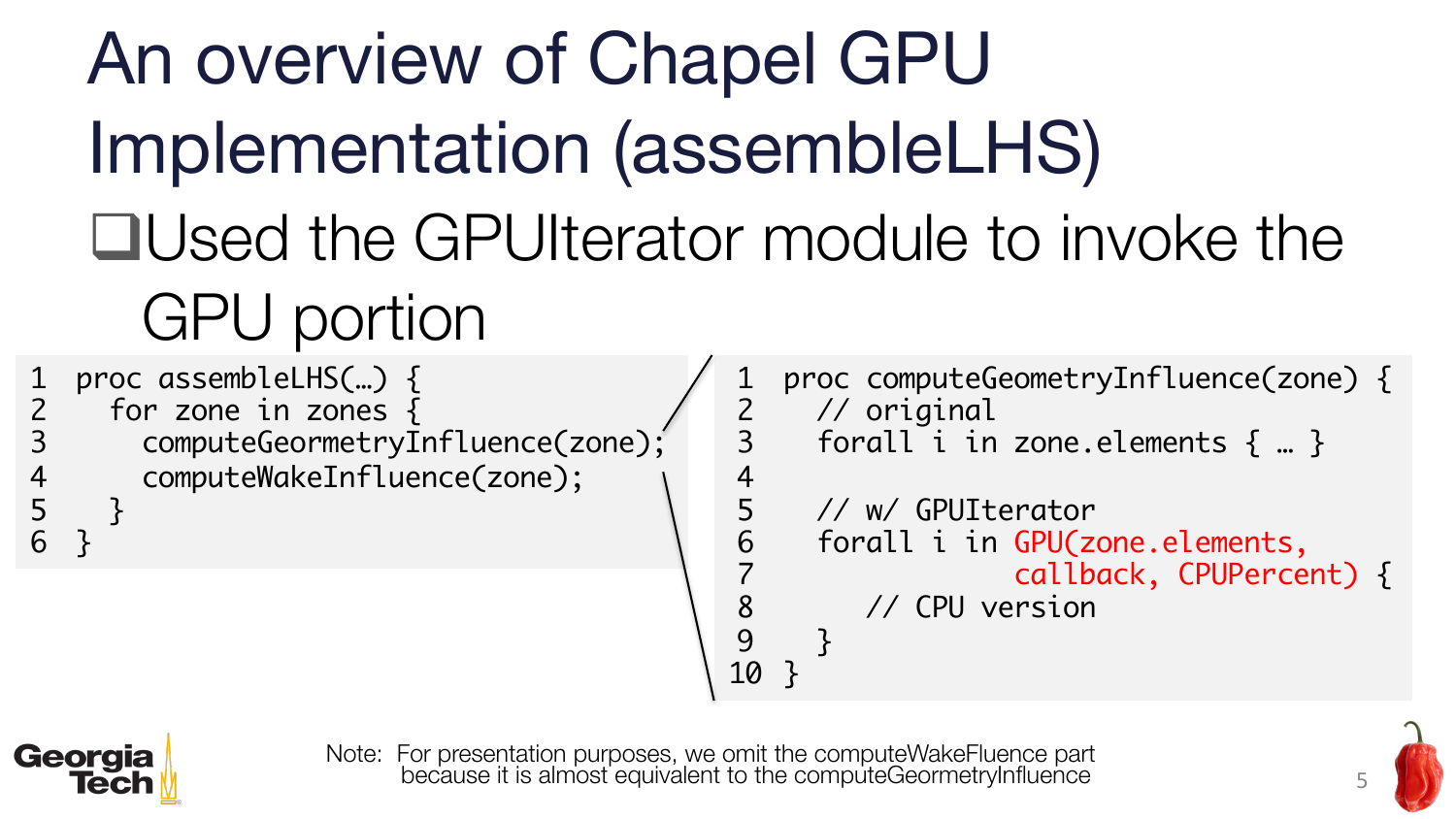assembleLHS on GPUs: Interfacing Chapel objects to the CUDA part

```
class zone {
  var scalar: int;
  var n: int;
   var array: [0..#n] int;
  }
// Array of Structure
6
7 var zones = [zone0, zone1, ..., zone7];1
2
3
4
5
```
q CHAMPS uses an array of structure to maintain mesh information

The forall loops typically access the array of structure in the following ways:

- § Access the "scalar" of all the zones (Array of Scalar pattern)
	- $\checkmark$  zones[0..#8].scalar
- Access the "array" of all the zones (Array of Array pattern)
	- $\checkmark$  zones[0..#8].array



**Our GPUAPI module facilitates the device memory allocation for such objects**

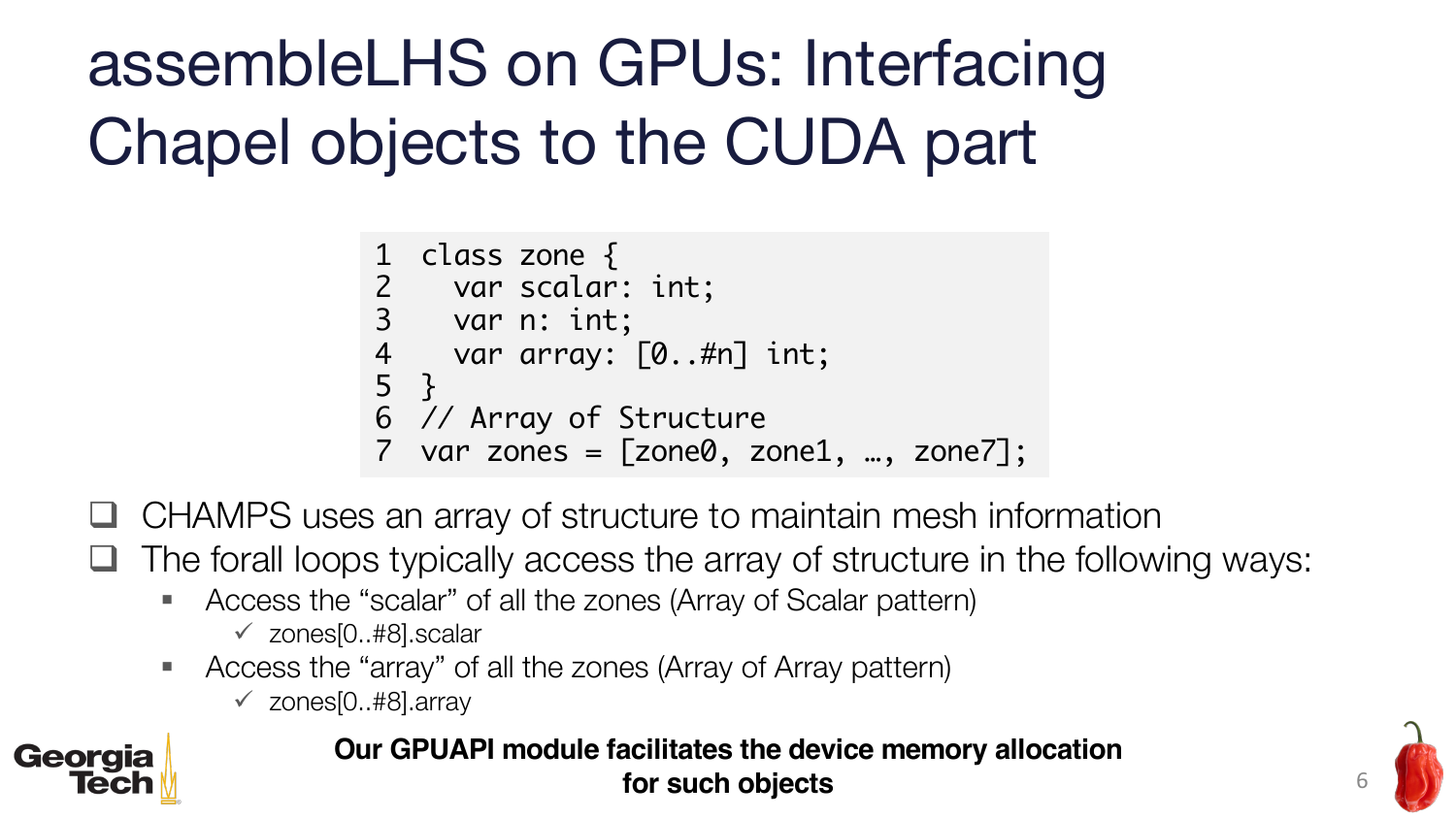# assembleLHS on GPUs: The Array of Scalar pattern

// The array of scalar pattern zones[0..#8].scalar

// preprocess ref scalars =  $[zones[0..#8].scalar];$ 

#### MID-level API

var dA = new GPUArray(scalars); dA.toDevice(); 1 2

#### MID-LOW level API

- var dA: c\_void\_ptr; 1
- const size = scalars.size:size\_t\*c\_sizeof(int); 2
- Malloc(dA, size); 3
- Memcpy(dA, c\_ptrTo(scalars), size, 0); 4



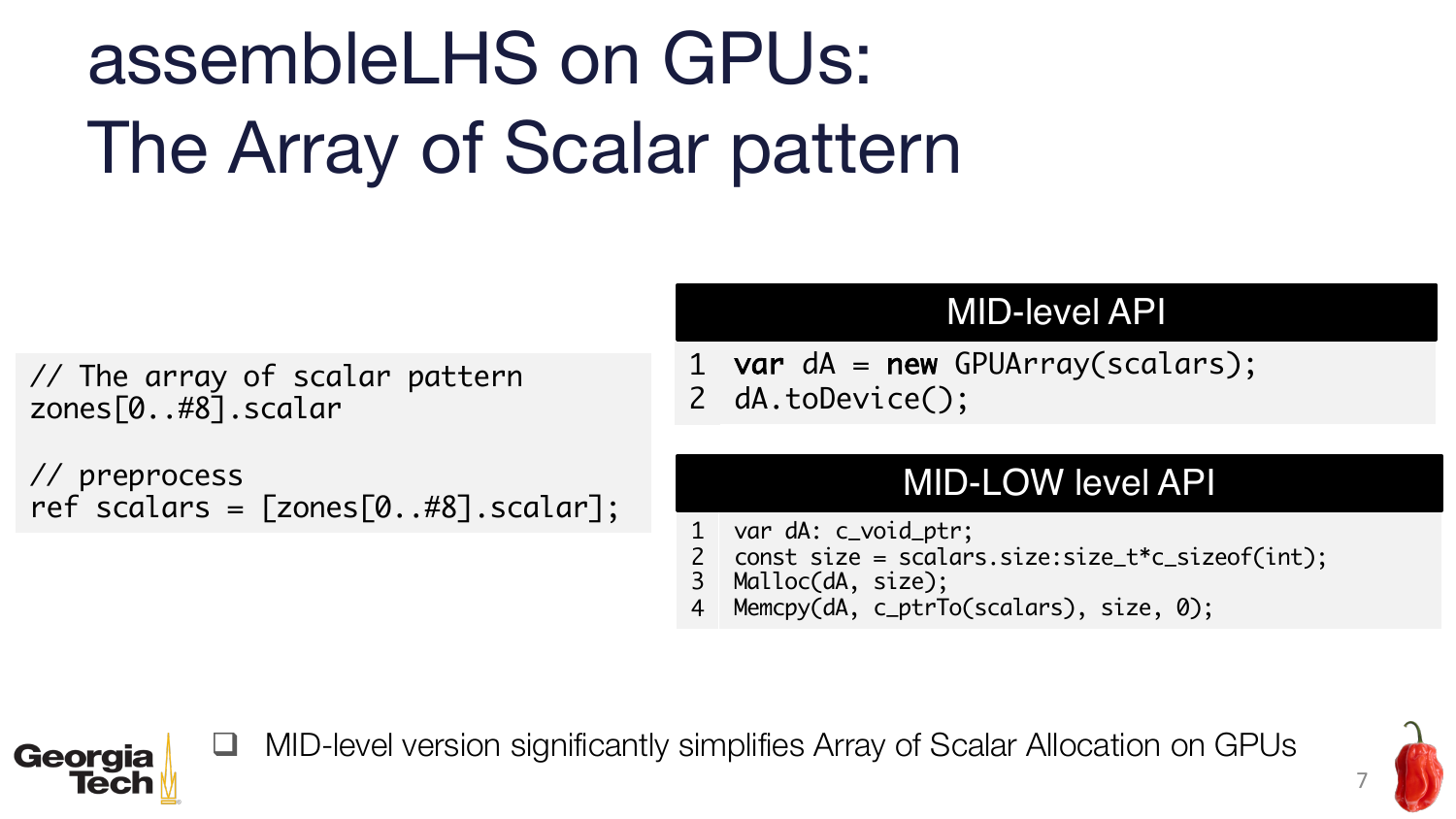## assembleLHS on GPUs: The Array of Array Pattern

#### MID-level API

var dAs = new GPUJaggedArray(zones[0..#8].array); 1 dAs.toDevice(); 2

// The array of array pattern zones[0..#8].array

Georgia **Tech** 

#### MID-LOW level API

```
var dA: [0..#8] c_void_ptr;
   var dAs: c_ptr(c_void_ptr);
   for i in 0..#8 {
     const size = zones[i].array.size:size_t*c_sizeof(int);
     Malloc(dA[i], size);
      Memcpy(dA[i], c_ptrTo(zones[i].array), size, 0);
    }
    const size = 8 * c_sizeof(c_ptr(c_void_ptr));
   Malloc(dAs, size);
   Memcpy(dAs, c_ptrTo(dA), size, 0);
1
2
3
4
5
6
7
8
9
10
```
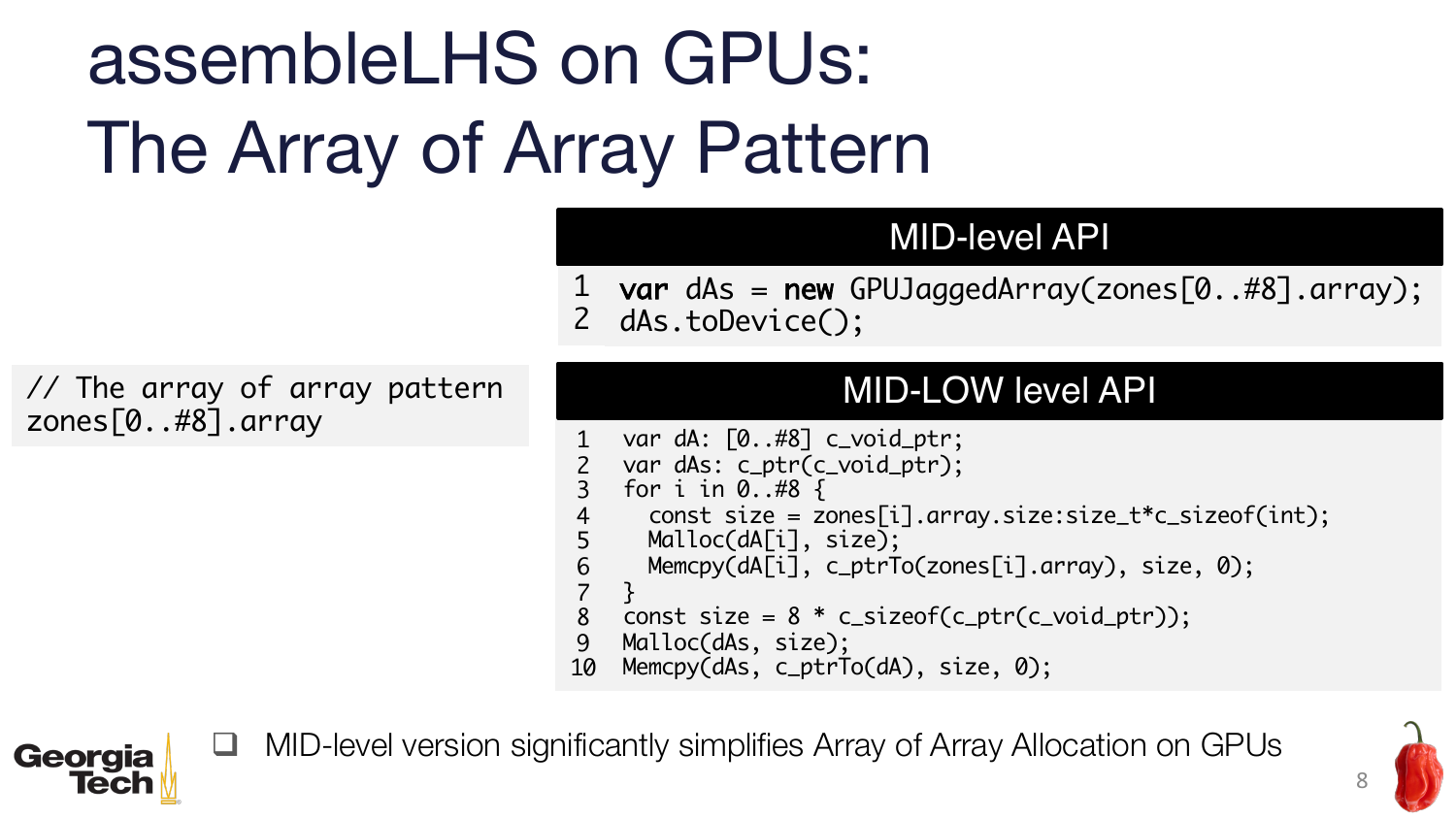# assembleLHS on GPUs: Kernel

- $\Box$  Each forall-loop is technically a triply-nested forall loop
- $\Box$  In the current GPU implementation, we only parallelized the outermost loop, where each CUDA thread sequentially executes the inner loops
	- We have not aggressively applied any optimizations to the kernel (e.g., memory coalescing, shared memory utilization)
	- § We will discuss the performance of the kernel in the performance evaluation part

```
proc computeGeometryInfluence(zone) {
    // w/ GPUIterator
     forall i in GPU(zone.elements,
                  callback, CPUPercent) {
        for …
          for …
     }
   }
1
2
3
4
5
6
7
8
```
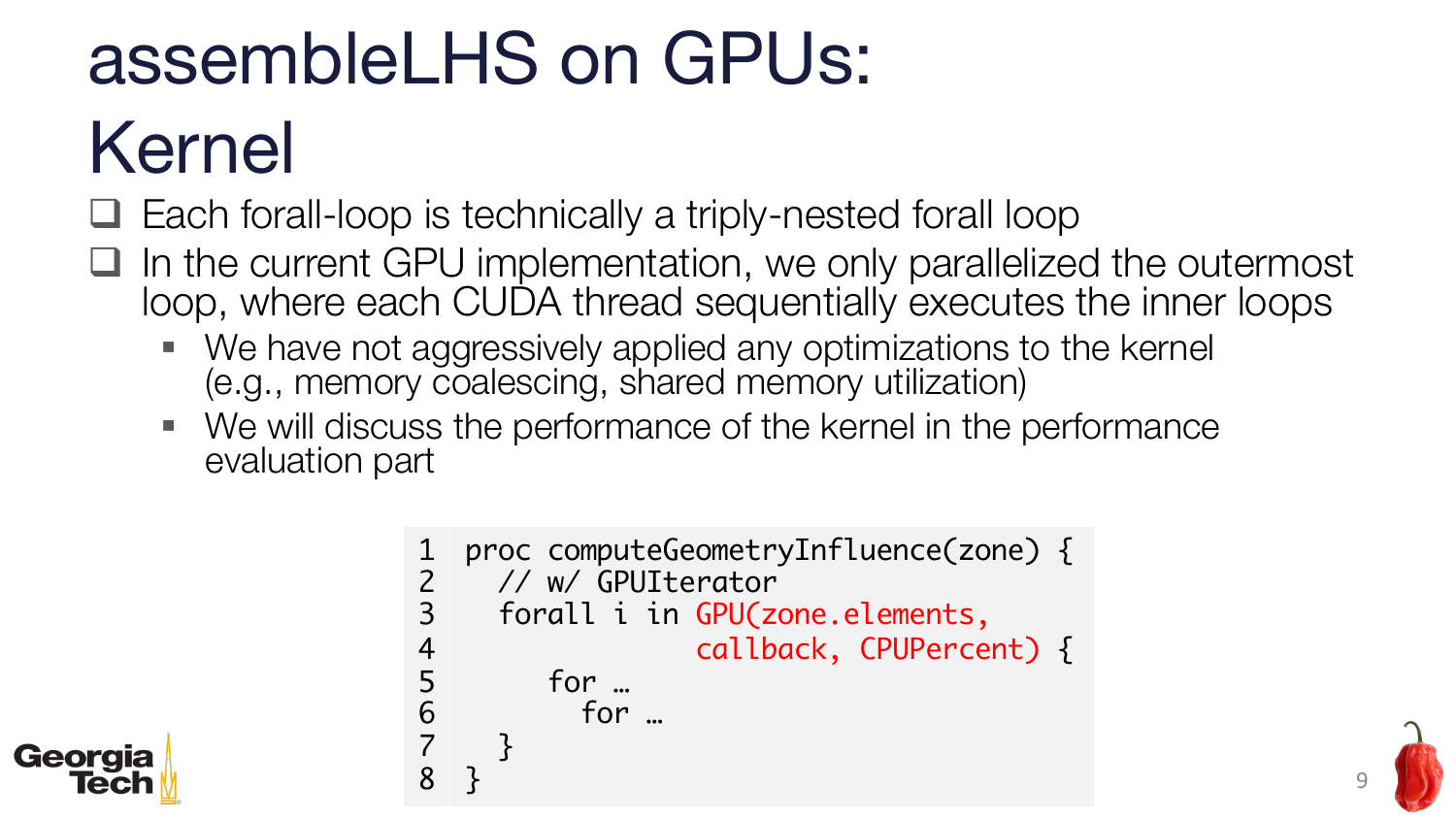An overview of Chapel GPU Implementation (BigStab)

□ The original CPU version uses LAPACK's dgesv

- $\overline{A}X = B$
- The LU decomposition is used to factor A
- $\Box$  We used a combination of cuBLAS and cuSOLVER to perform a matrix transpose and an LU decomposition
	- cublasDgeam
	- cusolverDnDgetrs
- $\square$  In the current implementation, we only prepared a full CUDA version (LOW-level) and call it from Chapel



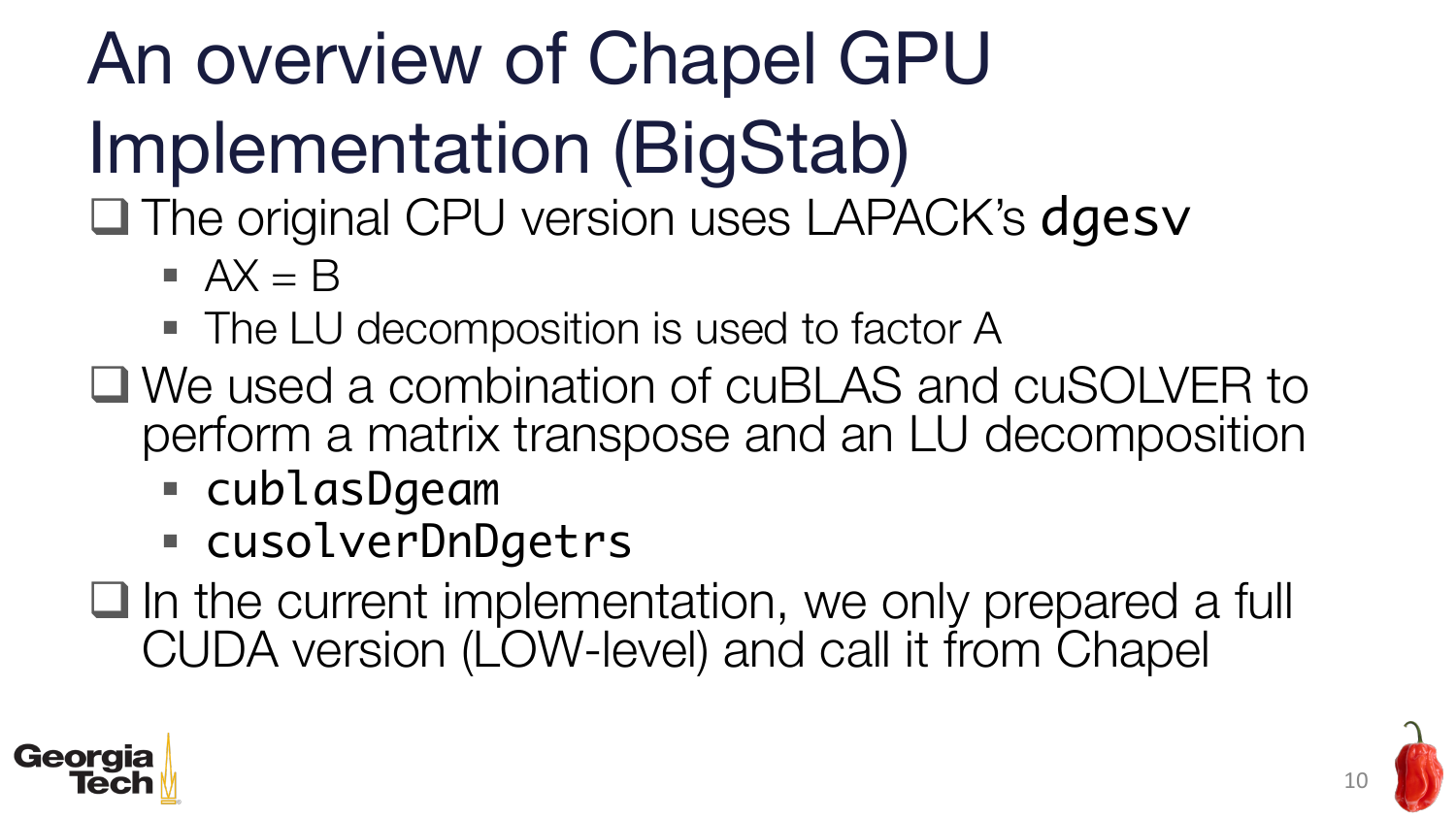### Additional optimization opportunity: Data transfer optimization

 $\Box$  We have completely 1) hoisted CPU to GPU transfers and 2) deferred GPU to CPU transfers

```
// CHIUW'21 version
    proc assembleLHS(…) {
      CPUtoGPU(); 
      for zone in zones {
        CPUtoGPU();
        computeGeormetryInfluence();
        CPUtoGPU();
        computeWakeInfluence();
        GPUtoCPU();
      }
    }
1
2
3
4
5
6
7
8
9
10
11
```
Georgia

```
// CHIUW'22 version
  proc assembleLHS(…) {
     CPUtoGPU();
     for zone in zones {
        computeGeormetryInfluence();
        computeWakeInfluence(); 
     }
     GPUtoCPU();
   }
1
2
3
4
5
6
7
8
9
```
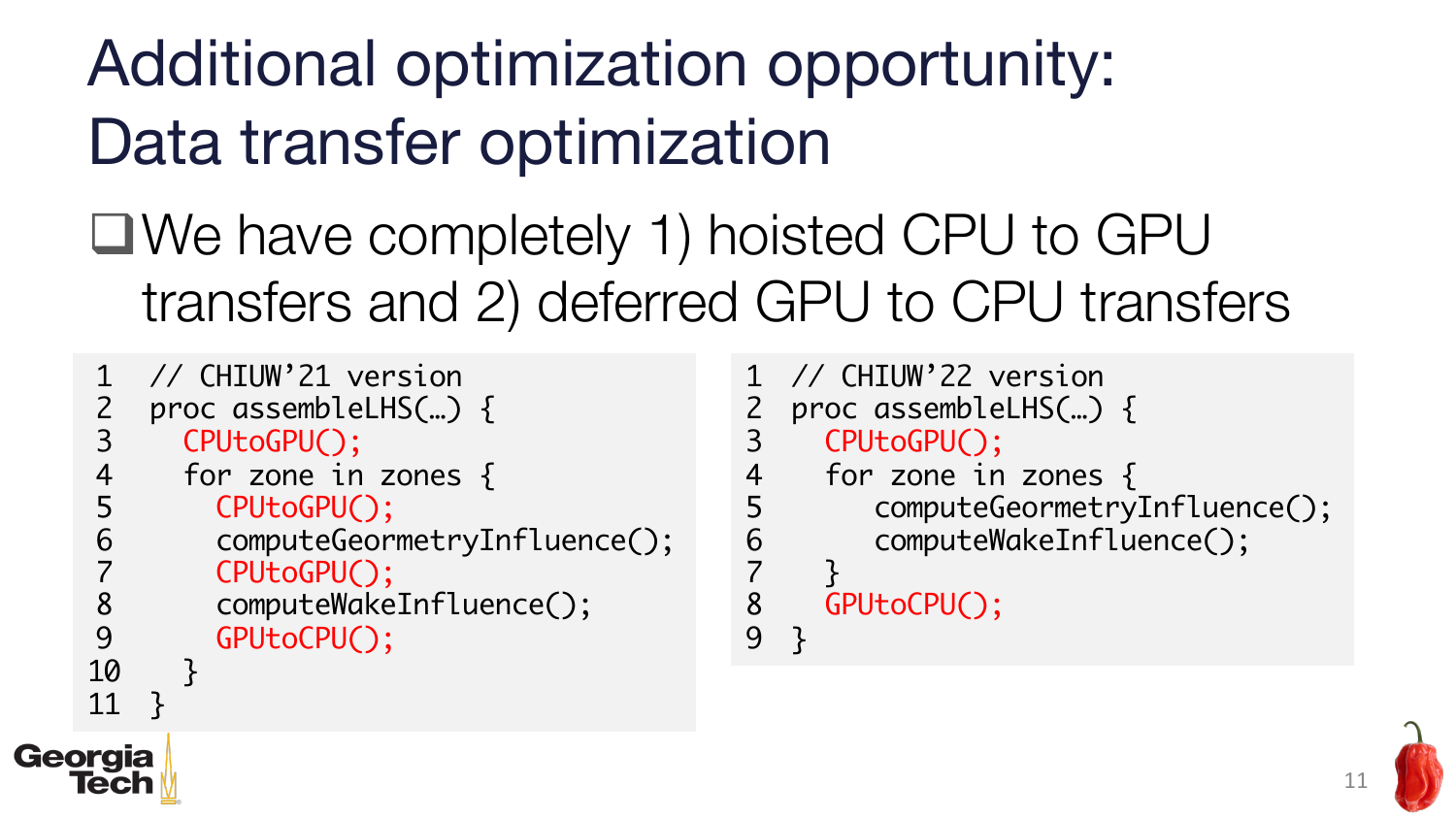### Performance & Productivity **Evaluations**

 $\Box$  Platforms (Single-node)

- Cori GPU@NERSC: Intel Xeon (Skylake) + NVIDIA V100 GPU
- § Summit@ORNL: IBM POWER9 + NVIDIA Tesla V100 GPU
- A single-node AMD machine: Ryzen9 3900 + Radeon RX570
- $\Box$  Chapel Compilers & Options
	- Champs: Chapel Compiler 1.22 with the --fast option
- **Q** GPU Compilers
	- CUDA: NVCC 11.1 (Cori), 11.1 (Summit) with the -O3 option
	- AMD: ROCM 2.9.6, HIPCC 2.8 with the -O3 option
- $\Box$  BigStab for CPU

Georgia

- IBM ESSL 6.3 (Summit)
- Intel MKL 2020.2.254 (Cori), 2020.1.217 (AMD)

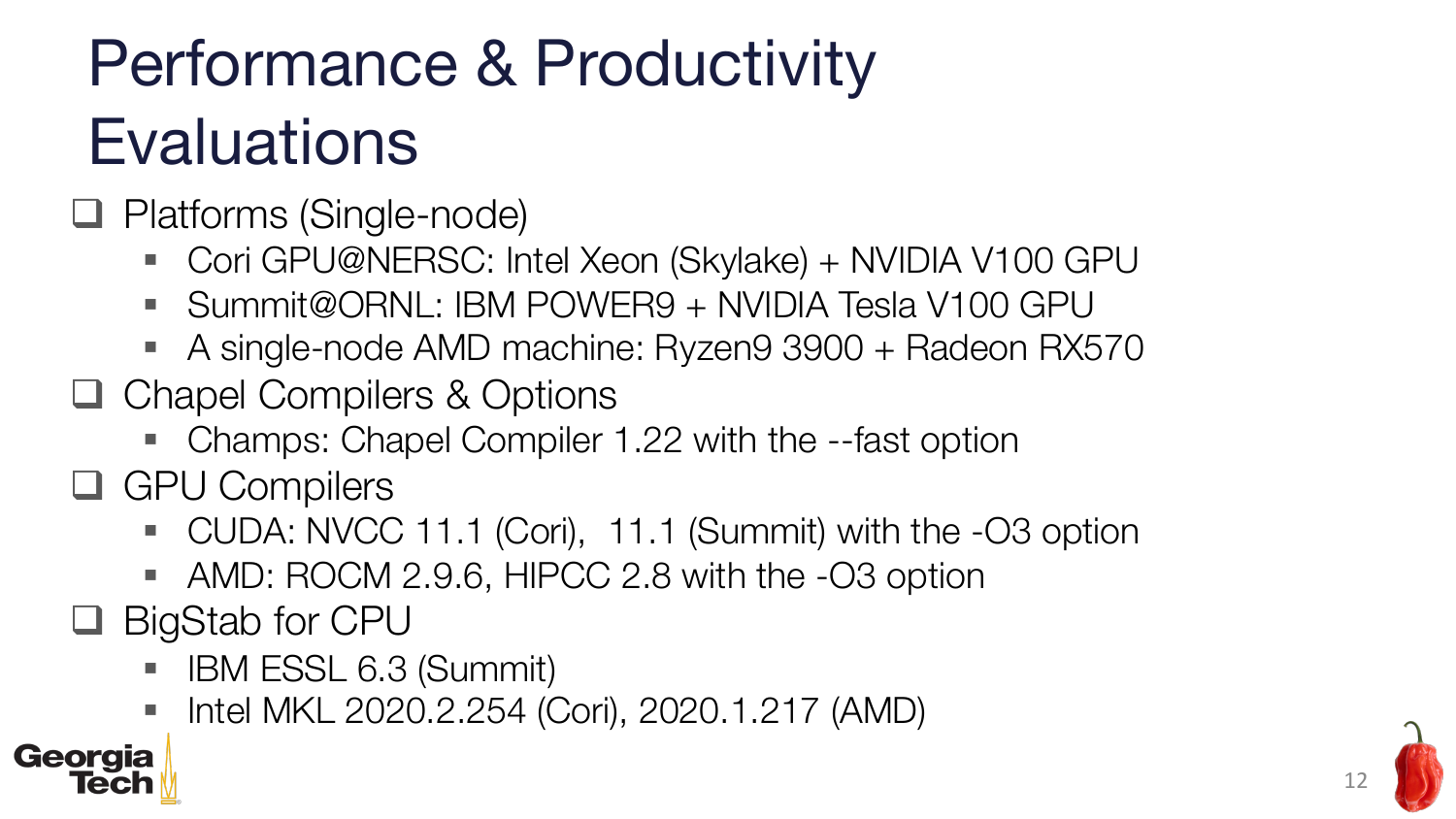# End-to-end Performance Improvements (1node, 1GPU/node)



There is no significant performance degradation when GPUAPI is used

Georgia **Tecl** 

 $\Box$  The data transfer optimizations give 2.25x improvement on Cori, 1.39x improvement on Summit, 1.17x improvement on AMD (end-to-end performance)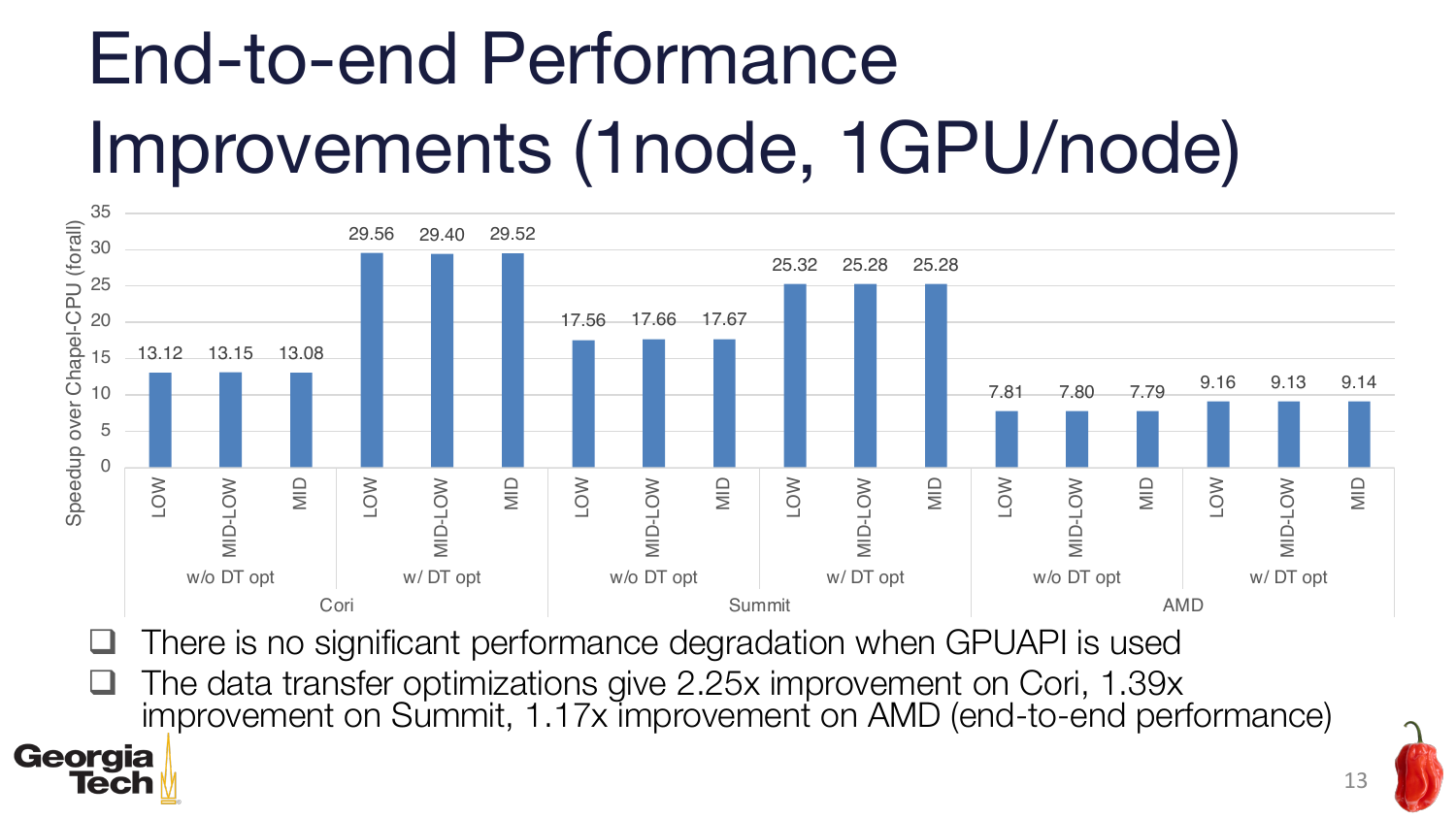## Can we get further performance improvements on the GPU?

|            | <b>Entire assembleLHS</b> | <b>Data Transfer Time</b> | <b>Kernel Time</b> |
|------------|---------------------------|---------------------------|--------------------|
| w/o DT Opt | (normalized)              | 0.78                      | 0.22               |
| w/DT Opt   | 0.28                      | 0.06                      | 0.22               |
|            |                           |                           |                    |

HW counter numbers obtained with NVPROF (on Cori-GPU): Achieved Occupancy: 12% (100% is the best) Global Load Transactions per Request : 1.4 (1 is the best, 32 is the worst)

Global Store Transactions per Request: 31.5 (1 is the best, 32 is the worst)

#### $\Box$  Further optimization opportunities

Georgia

- § Hierarchical parallelization/Loop collapse
- § Global memory access optimization (particularly for "store")

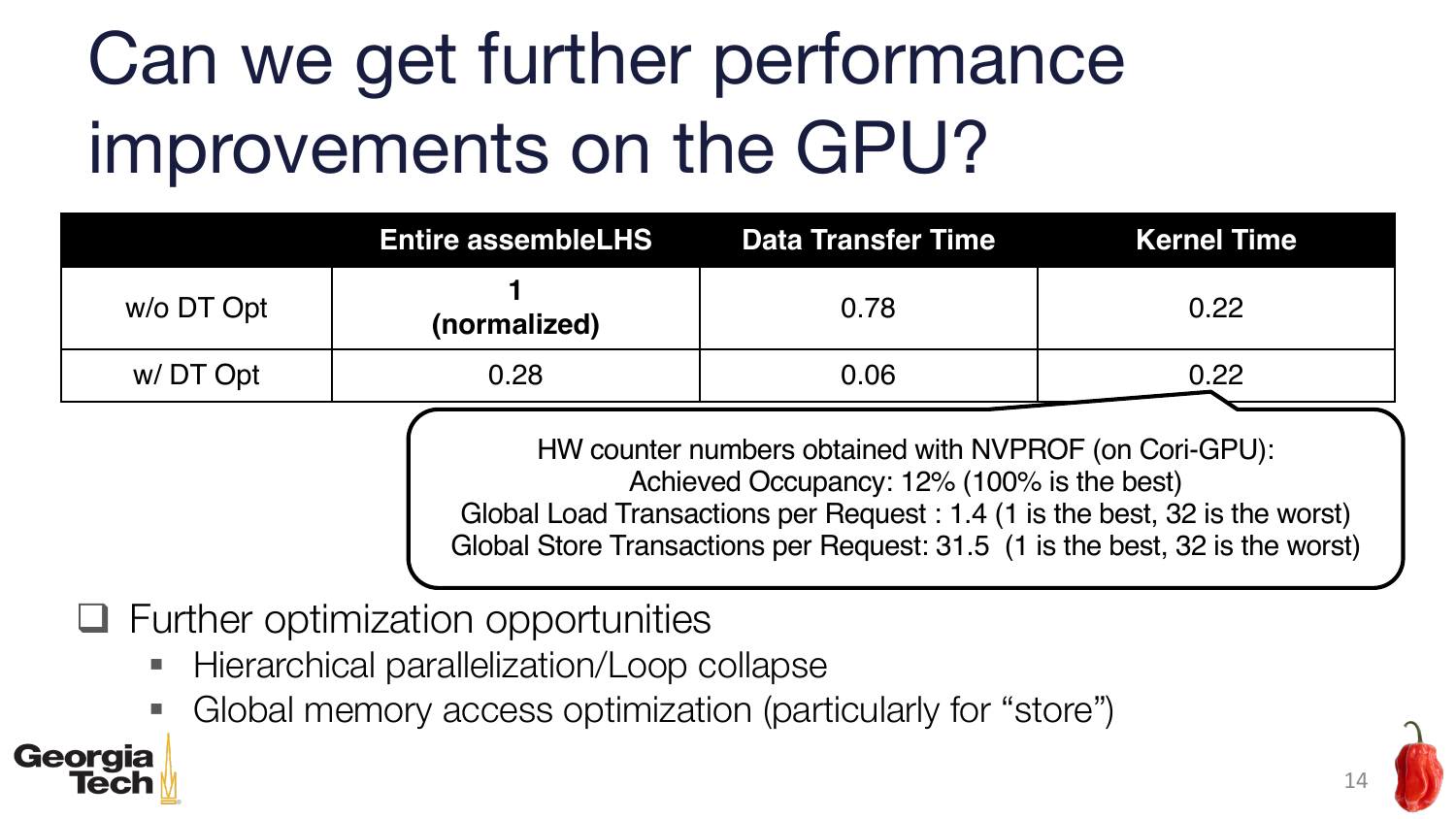## Productivity Evaluation

| <b>SLOC Added</b> | Chapel | Host (CUDA) | Kernel (CUDA) |
|-------------------|--------|-------------|---------------|
| LOW               | 172    | 117         | 361           |
| MID-LOW           | 265    | ხ           | 361           |
| <b>MID</b>        | 161    | ხ           | 361           |

#### $\Box$  Points

- The use of GPUAPI significantly reduces SLOC for the host part
- The MID-level API further reduces SLOC for the Chapel part



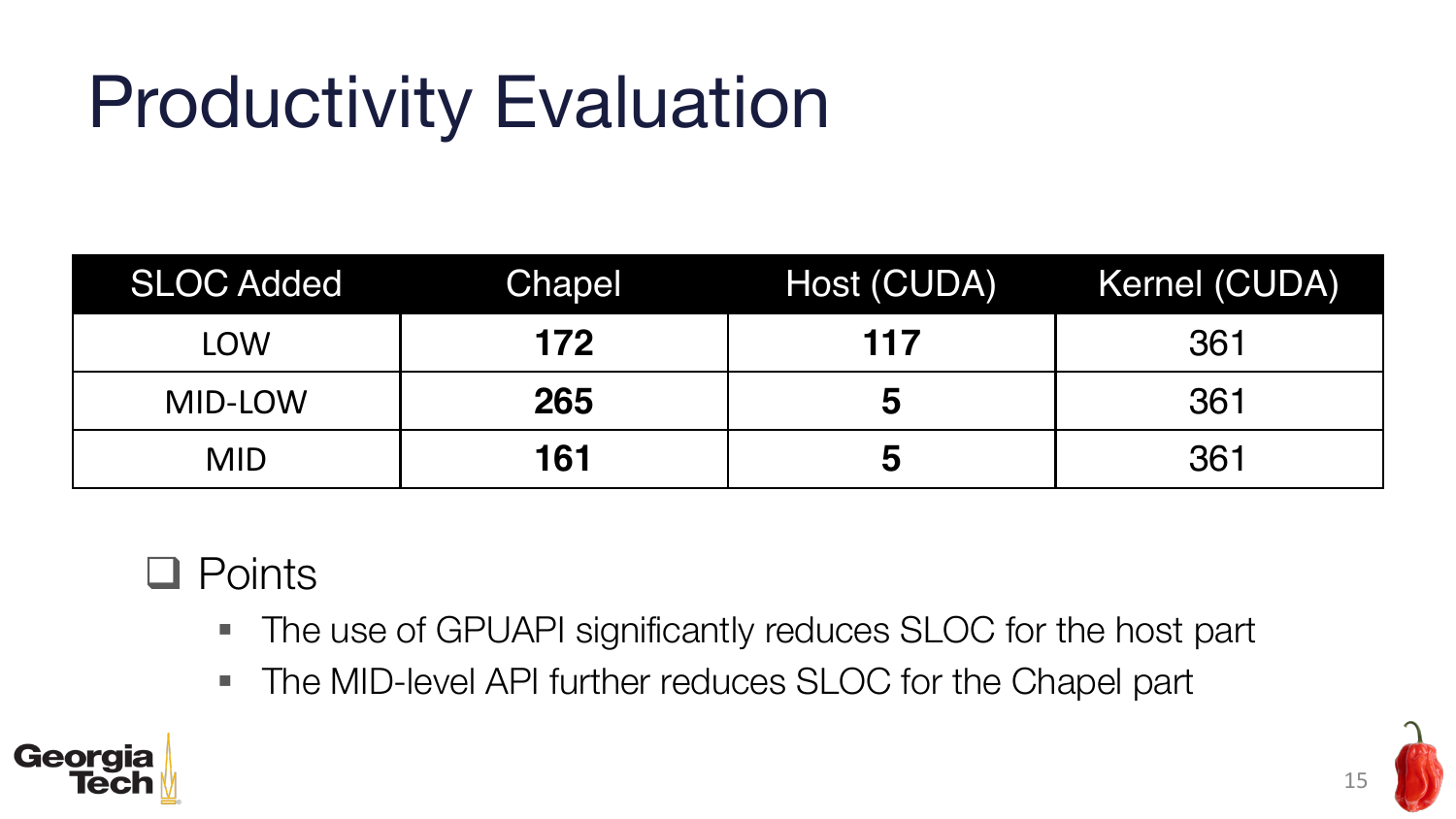# Conclusions & Future work

- **□ We discussed our experience in accelerating CHAMPS on GPUs using** our GPUAPI and GPUIterator
	- § dived into details of our GPU implementation
	- § proposed a data transfer optimization
	- § presented performance numbers on different platforms (Cori, Summit, an AMD machine)
		- $\checkmark$  29.5x on Cori
		- $\sqrt{25.3x}$  on Summit
		- $\checkmark$  9.1x on the AMD machine
- $\Box$  Future work:
	- Optimize the GPU kernel
	- § Accelerate the RANS Solver



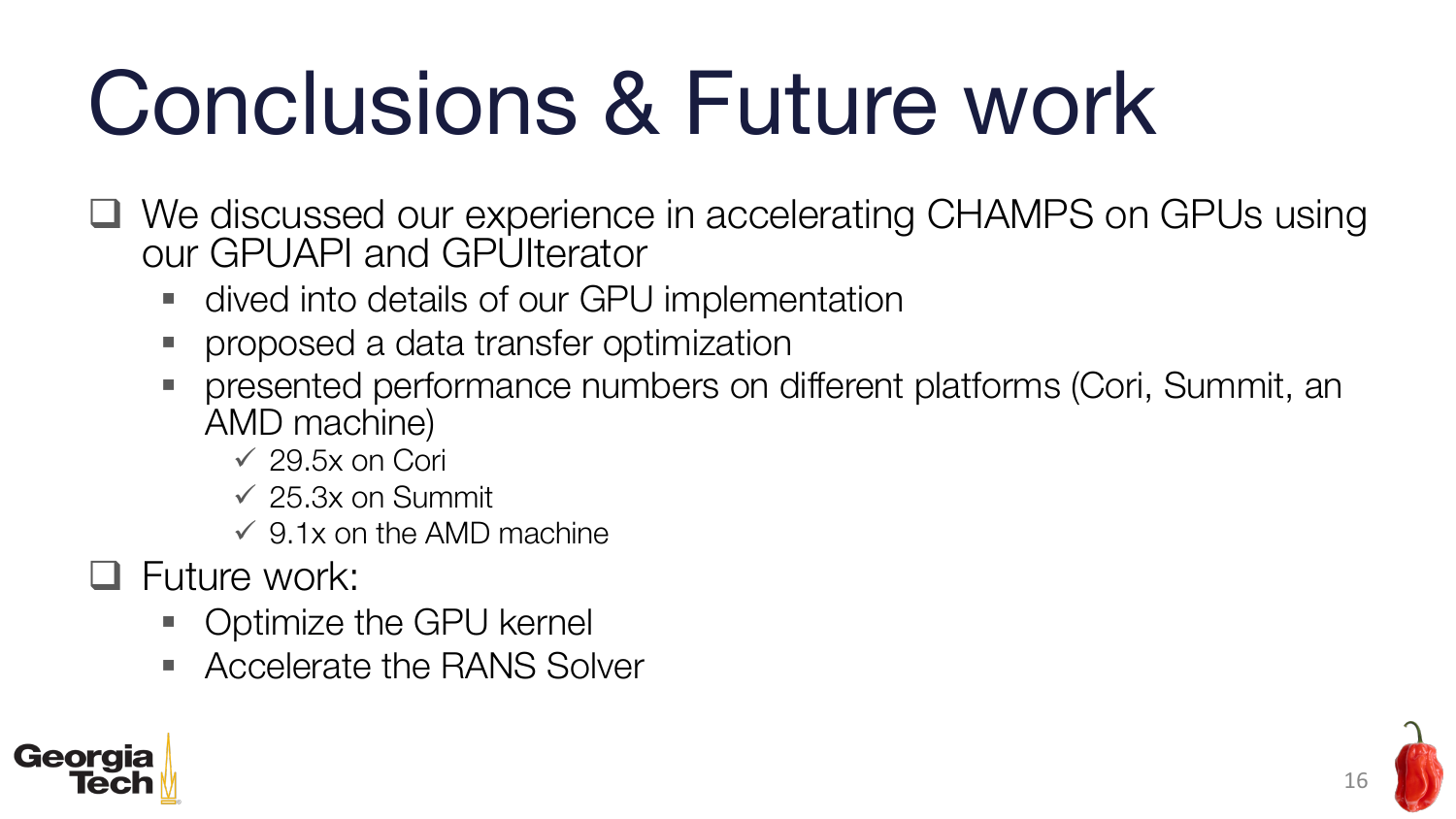### Acknowledgements

### $\Box$ The CHAMPS team

- Eric Laurendeau
- Matthieu Parenteau
- Anthony Bouchard
- $\Box$ The Chapel team

#### **□The Habanero Research Group @ Georgia Tech**

This research used resources of the National Energy Research Scientific Computing Center, which is supported by the Office of Science of the U.S. Department of Energy under Contract No. DE-AC02-05CH11231.

Also, this research used resources of the Oak Ridge Leadership Computing Facility at the Oak Ridge National Laboratory, which is supported by the Office of Science of the U.S. Department of Energy under Contract No. DE-AC05-00OR22725.